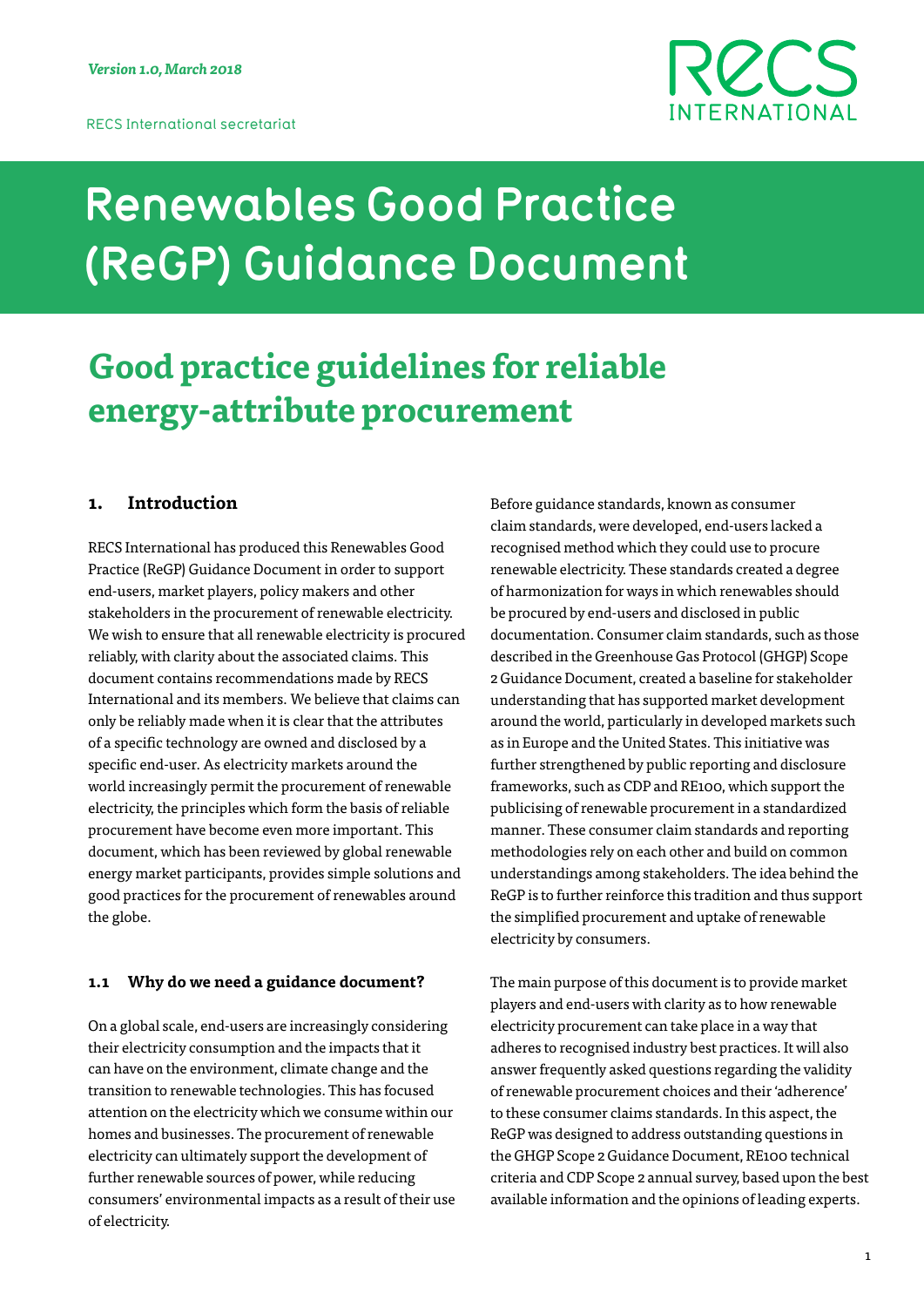The ReGP is a 'good practice' guidance document – it does not reflect 'best practice'. The rules and regulations set forth in it are intended to provide a degree of confidence to consumers and market players when procuring renewables. Market players, consumers and stakeholders are at all times encouraged to go above and beyond the requirements set forth in this document as a way to develop new best practices and forms of leadership in the market. However, it is essential that market players and consumers are familiar with the reporting guidelines in the GHGP Scope 2 Guidance Document, CDP and RE100 technical papers.

## **1.2 The genesis of the ReGP Guidance Document**

The ReGP Guidance Document is an open and publicly available document that has been produced and maintained by industry experts for use by consumers and market players. These experts are members of the Consumer Claims Standard Working Group within RECS International. We intend this be a 'living document' which will be updated from time to time, so that it can continuously provide pragmatic solutions to issues related to international attribute procurement.

## **2. Defining consumer claims**

Accountability is underpinned by responsibility and responsibility is proven by ownership of individual products, tasks or ideas. End-users' ownership of the attributes of specific types of electricity generation is important for providing greater responsibility and wider accountability to consumers of electricity. As it is not physically possible to track electricity from the point of production to the point of consumption, electricity attribute tracking systems are actively being implemented in electricity markets around the world. These systems, which are based on the book-and-claim principle, allow for the emergence of a secondary market in parallel with the physical flow of electricity. This parallel market

**The ReGP, the Guarantee of Origin and US RECs**

The ReGP Guidance Document was created to ensure that market players and end-users have the tools and clarity needed to provide renewable electricity procurement options which comply with good practices around the world. The ReGP may suggest that some geographical regions or market areas by definition

makes it possible to separate the physical energy from its attributes (i.e. its "green characteristics"). This market allows consumers to purchase, procure and eventually own attributes from specific electricity production sources. The purchase of these attributes supports individual production devices and clarifies the ownership of the attributes of specific forms of electricity generation. As these consumers procure electricity, they can make this ownership known and make consumer claims as to the type of electricity they consume for their use and/or operations.

For the purposes of this document consumer claims are defined as the public and/or private assertion of ownership of the attributes related to a specific electricity generation source.

## **3. Key aspects of the ReGP Guidance Document**

The GHGP Scope 2 Guidance Document, CDP Scope 2 annual survey and RE100 technical documents provided the background documentation for the ReGP. While these documents offer valuable initial guidelines for procuring renewables, some specific aspects of renewables procurement require further and more in-depth guidance. The ReGP Guidance Document highlights four essential areas which, while described in the documents listed above, require additional clarity and insights.

These four areas are: *market boundaries, vintage, attribute aggregation and quality criteria of attribute tracking systems.*  The existing guidelines leave these four topics open to various interpretations, which can lead to uncertainty when consumers and market players purchase renewables and make associated claims. It is in these areas that we wish to build on existing consumer claim standards and clarify what would be accepted internationally as good practice when it comes to renewables procurement. Beyond this, the ReGP focuses on the need for verification of thirdparty consumer claims and public reporting of renewables procurement.

adhere to current guidance, due to the existing national/ market context. This could be said for the Guarantee of Origin market in Europe and the RECs market in the US. Years of stakeholder consultations, work with national authorities and input from consumers has ensured that these markets are already in adherence with 'good' practices so they are also in adherence with this document.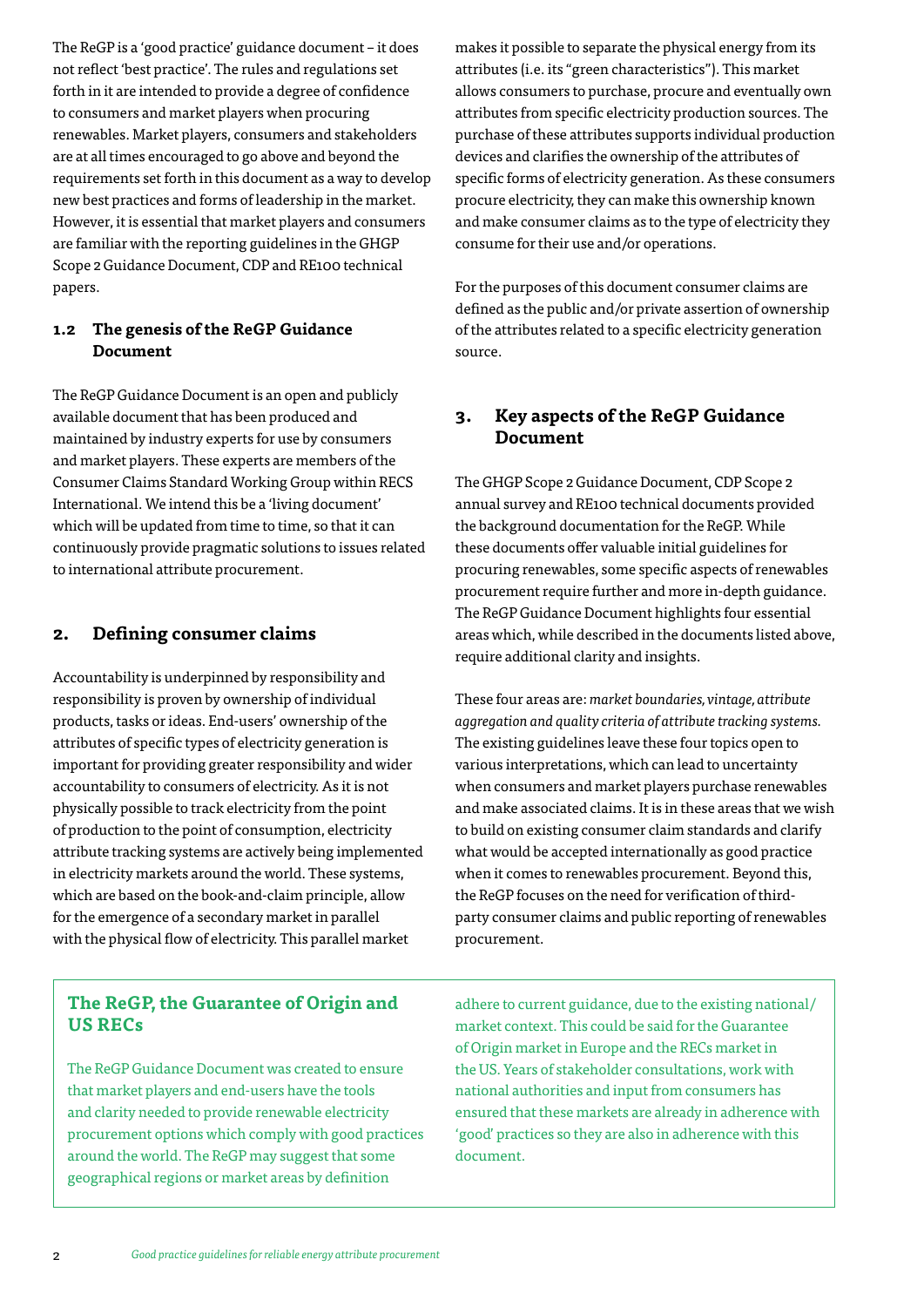## **3.1 Market Boundaries**

#### *Background*

The GHGP Scope 2 Guidance Document has clear regulations when it comes to market boundaries: "All contractual instruments used in the market-based method for Scope 2 accounting shall (…) be sourced from the same market in which the reporting entity's electricity consuming operations are located and to which the instrument is applied." This statement, however, leaves some ambiguity about the definition of a market boundary.

#### *ReGP Criteria*

It is a priority for end-users to consume attributes from within the same legal/energy market jurisdiction. This can be defined as consuming attributes from production devices that are within a single legal area where the disclosure of electricity purchases or sales adhere to the same rules and instruments. This would be applicable to markets such as those in Europe or the United States and parts of Canada, which are considered to be single-market regions.

Following the criteria of a single-market area, we can assume that in lieu of internationally regulated markets – as is the case in Europe – procuring attributes from the same country and/or national region in which the electricity is being claimed would also be acceptable, due to the assumption of similar legislation and energy market jurisdictions. In this way production in Southern India would be eligible for consumption in Northern India or production from one island in Indonesia would be acceptable for procurement in another island in the same country.

Problems arise when procurement is not possible in a specific country or region due to a lack of a reliable tracking instrument *(see 3.4: Quality criteria for tracking systems)*. In this case it is important to procure attributes from a nearby geographic area. An example would be the origination of attributes from Finland/Estonia for consumption in Russia, which would be acceptable. In this regard a regional perspective is also possible. Attribute procurement from the UAE for use in Qatar, Bahrain, Saudi Arabia or Oman would also be acceptable. This view is upheld in recent ISO 14067 discussions where market boundaries are defined as "produced within the country, or within the market boundaries of ¬where consumption occurs if connected to the grid."

There are however some caveats to this approach:

- Procurement from another market area should be limited and publically disclosed with clear reasoning about why attributes could not reliably be retained from within the same market area. Procurement from other market areas outside of the location where electricity is used can indirectly deny local electricity producers the direct financing that would have been provided if attributes were procured from within the market where the electricity was consumed. Because the market then supports producers in another market, and not where procurement takes place, this should be avoided.
- In situations where there is an available tracking instrument but limited available capacity of renewable technologies, market players and end-users should be wary of procuring attributes from another market region. Markets with a high demand, but a limited supply of renewable attributes, will naturally acquire higher renewable attribute values than other regions. It is acceptable in this instance to temporarily procure attributes from another market region, but future procurement strategies should focus on samemarket procurement in the near term. This should be described in public reporting material such as the CDP sustainability survey.
- National regulations describing or restricting market boundaries must be adhered to in all circumstances. This type of legislation varies across market areas. In Europe, for example, attributes delivered via the Guarantee of Origin must be redeemed (i.e. cancelled) on behalf of the consumer in the country where the electricity is consumed. It may also be the case that national governments restrict the ability to consume attributes from specific production sites inside or outside of their borders for various reasons.

The ReGP Annex, which refers to a list of acceptable trading regions, should be consulted when there are no reliable procurement options within a market or legal boundary. This list is intended to support market players and consumers in the procurement of attributes from all markets in which they are operating, even if those markets do not have suitable procurement options or reliable tracking instruments.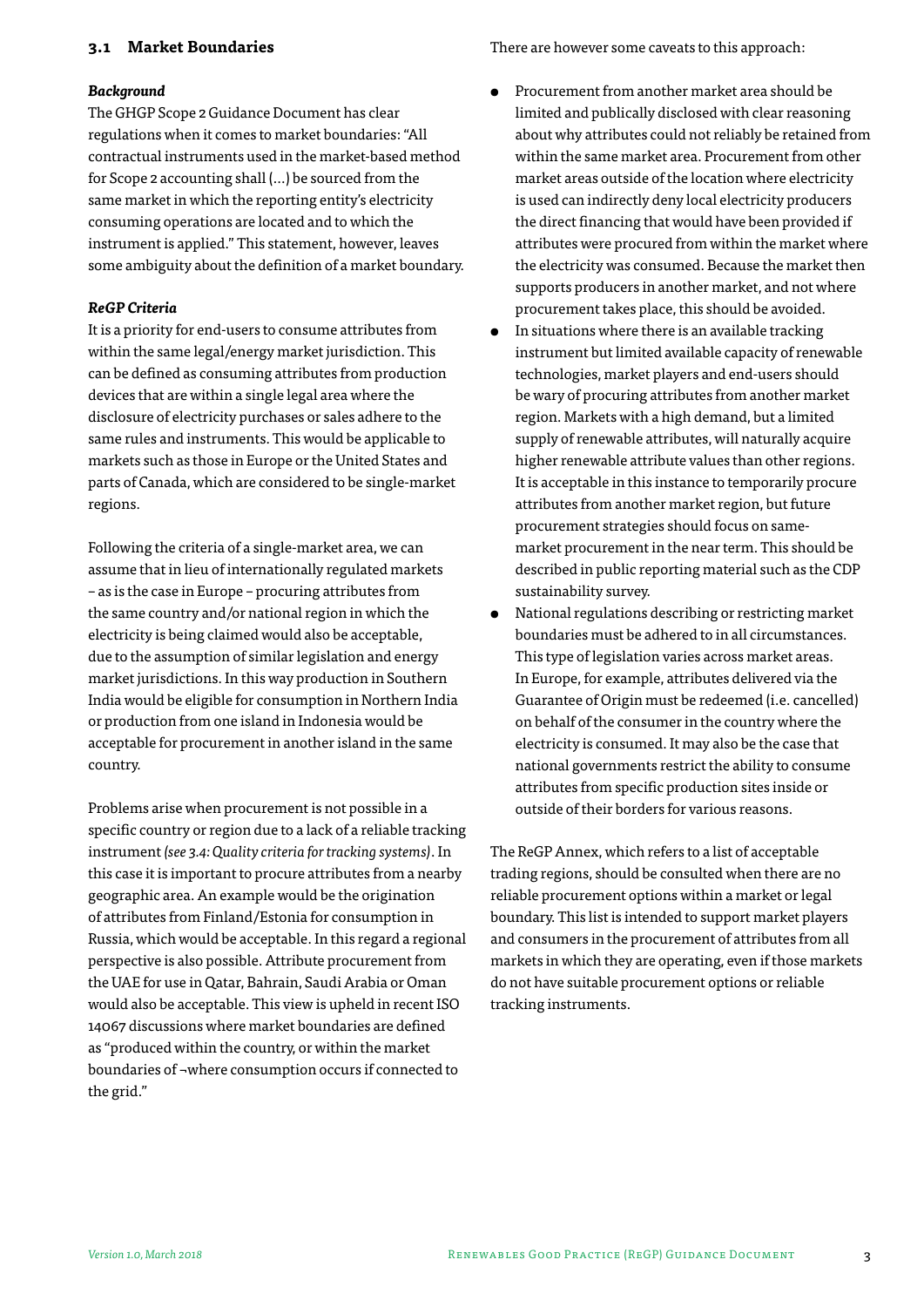## **The role of interconnection**

Many stakeholders consider purchase from a 'connected' device or a device located on the same grid to allow for more robust or reliable attribute procurement. This line of thinking, however, impedes the development and growth of larger and more efficient electricity markets. Increasing the size of a possible procurement area provides greater access to resources and an increased ability to procure attributes from sites where it is

## **3.2 Attribute age (Vintage)**

#### *Background*

Generally speaking, stakeholders have focused on the vintage date of procured renewables as a way to ensure that attributes are consumed as close to the date of production as possible. This is supported by the GHGP Scope 2 Guidance Document, but this document has only limited guidance on the vintage of attribute procurement: "In order to ensure temporal accuracy of Scope 2 calculations, this criteria seeks to ensure that the generation on which the emission factors are based occurs close in time to the reporting period for which the certificates (or emissions) are claimed." The ReGP builds on this criterion and provides clear deadlines for end-users and market players to follow.

#### *ReGP Criteria*

End-users and market players should consume electricity as close to the time of consumption as possible. This generally means that consumption in a specific calendar year should be matched with production in that same calendar year. However, the ReGP recognizes that, where national or regional law differs, it may be possible to link vintages within fiscal years, specific contracts or according to local certification requirements. In addition, if endusers need to "true-up" procurement once final electricity consumption figures are known, it is acceptable for ≤10% of the total production in the previous year to be consumed for three months following the end of the previous calendar year.

#### **3.3 Full-attribute ownership**

#### *Background*

Tracking systems sometimes interact with other environmental markets which could lay claim to various

most cost-efficient to do so. It may be that increased production in a cost-efficient production area could lead to the development of physical interconnection if needed. By limiting procurement to current gridconnected areas market-driven incentives are inevitably limited in their potential ability to include cost-effective areas for renewables production. Market areas should be as large as possible and interconnection should not be a necessary prerequisite for renewables procurement in all cases.

aspects of the renewable electricity production. For this reason, as tracking systems developed around the world, the concept of full-attribute ownership (or attribute aggregation) has becoming increasingly important. The GHGP Scope 2 Guidance Document states that it is possible to disaggregate attributes of production into multiple certificates. Since the publication of this document, tracking systems have been developed around the world that allow, either implicitly or explicitly, for RECs to be issued without the ability to claim all of the attributes of the electricity production. In some locations this means that a tracking system will allow for REC issuance in combination with a carbon offset or avoided emission statement for the same MWh. This can be seen as problematic by end-users and market players working to ensure reliable electricity procurement.

#### *ReGP criteria*

The ReGP considers full-attribute aggregation to be good practice, i.e. electricity procurement should contain all the social, environmental and energy attributes related to a specific form of electricity production. This includes all of the associated carbon emissions, including the potential for avoided emission claims. The tracking system itself should provide the necessary information *(see Quality criteria for tracking systems)* for end-users to be able to make purchases that meet these criteria.

Based on the information provided by attribute tracking systems, consumers and market players need to make relevant choices that demonstrate good practice. An example would be to ensure that the same MWh have not received the rights to a carbon offset/avoided emission statement, even though this may have been allowed by the certificate tracking system and offset provider. In some cases this would need to be contractually organized outside of the tracking system and verified by a third party.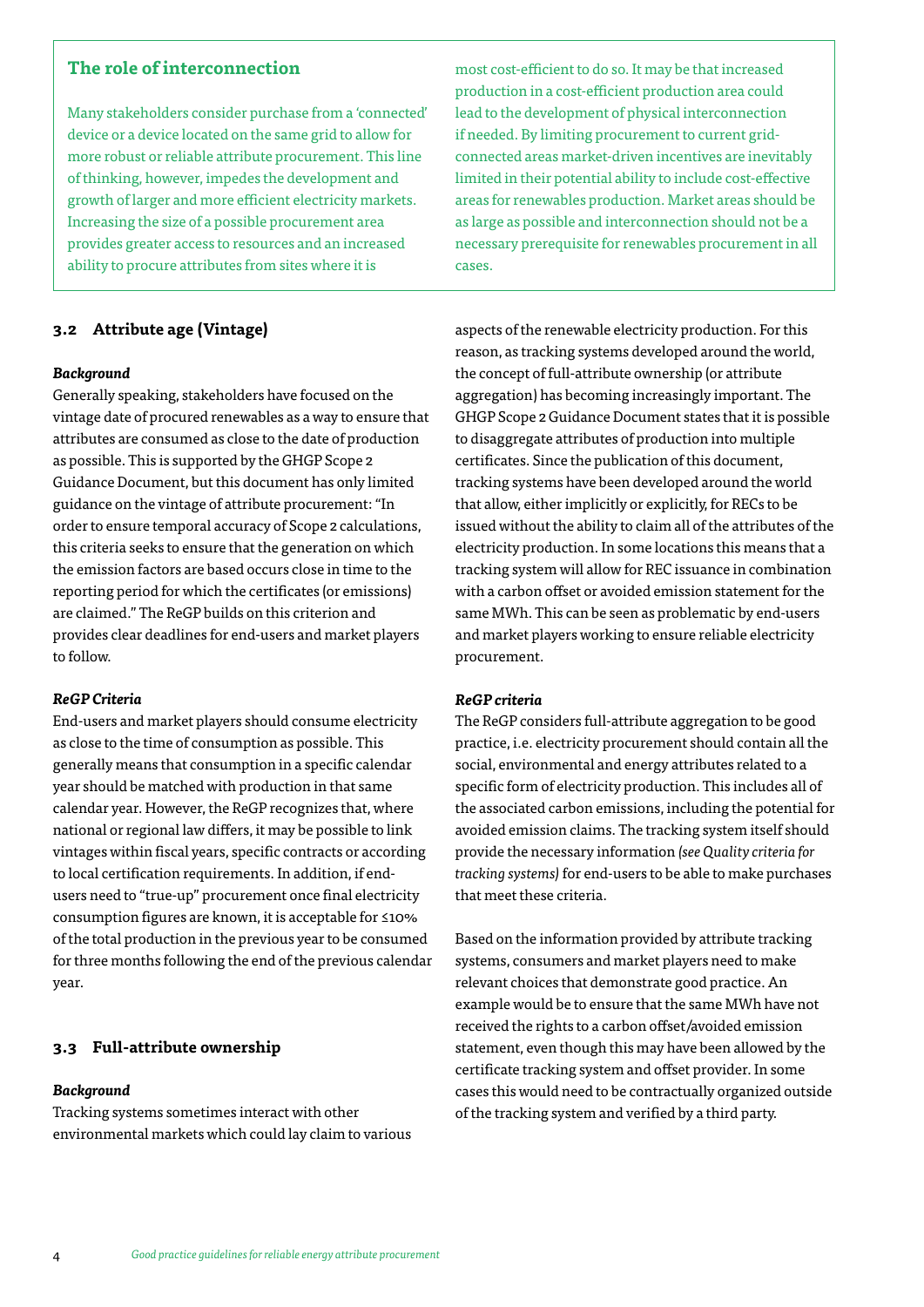## **The significance of regulatory surplus**

Regulatory surplus can only take place in locations where national or state targets and end-users' voluntary procurement are defined in such a way that end-users can procure attributes that go beyond the renewables targets mandated at the national or state level. The type of targets set at the national or state level must therefore first be identified. In most cases renewable targets are based on the level of renewable electricity production within a specific country. In some cases, however, targets are based on the consumption of electricity attributes by a specific entity. In these locations there are often well-designed Renewable Portfolio Standards (RPS) or Renewable Purchase Obligations (RPO) which place end-users in direct competition for attributes with entities required to meet specific targets. In these cases

the end-user will limit the supply of available attributes and theoretically increase the price for the procurement of attributes that can meet the targets. This would be considered to be regulatory surplus.

The significance of regulatory surplus is a frequent point of confusion among end-users and market players familiar with US markets. There are concerns among these stakeholders that the inability to provide regulatory surplus in Europe, due to the design of the target systems, means that the Guarantee of Origin cannot deliver robust claims. This is, however, incorrect from both a legal and a practical perspective. According to European law (2009/28/EC) Guarantees of Origin (GOs) are used to prove renewable electricity consumption to the end-user. It is also established in law that a GO cannot be used for national target counting.

## **Avoided emission statements (carbon offsets): attribute or not?**

Avoided emission statements (also known as emission reductions or carbon offsets) cannot be owned by the renewable energy generator (or by the end-user of the attributes). This is due to the fact that the avoided emissions are not the result of the renewable electricity generation alone. It is more convincing to argue that a generator that reduced emissions (e.g. avoided emissions) is a generator that reduced emissions from a polluting source year by year by cutting back its output or implementing new emission-reducing technologies. This entity would then have the legal right to claim the reduction as their Scope 1 emissions. In this situation, considering avoided emissions to be an attribute of renewable generation will lead to double claims of emission reductions. However, this position remains a point of contention for some market players and stakeholders.

## Some stakeholders consider that avoided emission statements do not preclude the ability of the emission factor (grams of emissions per MWh) to deliver attributes to the grid. This is proven by the fact that grid emission factors, in some regions with a high use of carbon offsets, are not adjusted in national grid emission factors for the issuance of offsets. In this respect attribute tracking mechanisms (a REC or GO) are nothing more than a specification of the attributes delivered to the grid. It is not the role of the attribute tracking system to forbid the issuance of attributes tracking certificates, but it is up to the end-user and market players to ensure that there is no double use of these instruments.

To this end the ReGP suggests that market players should ensure that there is no double use of instruments and that end-users should consult and procure all possible avoided emission statements associated with the MWh in order to follow good practice regulations.

## **3.4 Quality criteria for tracking systems**

#### *Background*

The GHGP Scope 2 Guidance Document has clear requirements for determining if a specific attribute tracking system can be used to reliably allocate renewable electricity and make substantiated claims associated with such purchases. These "quality criteria" are a list of requirements to which an attribute tracking system must adhere. It states: "this guidance identifies a set of minimum criteria that relate to the integrity of the contractual instruments

as reliable conveyers of GHG emissions rate information and claims, as well as the prevention of double counting". When the document was published (February 2015) this reflected most of the developed systems at that time, including the US REC system, the European GO system and the International REC Standard (I-REC Standard). However, since the publication of the GHGP Scope 2 Guidance Document, there have been developments where national attribute tracking systems have been implemented which may not allow for reliable and/or robust renewables claims. This has brought with it questions as to the applicability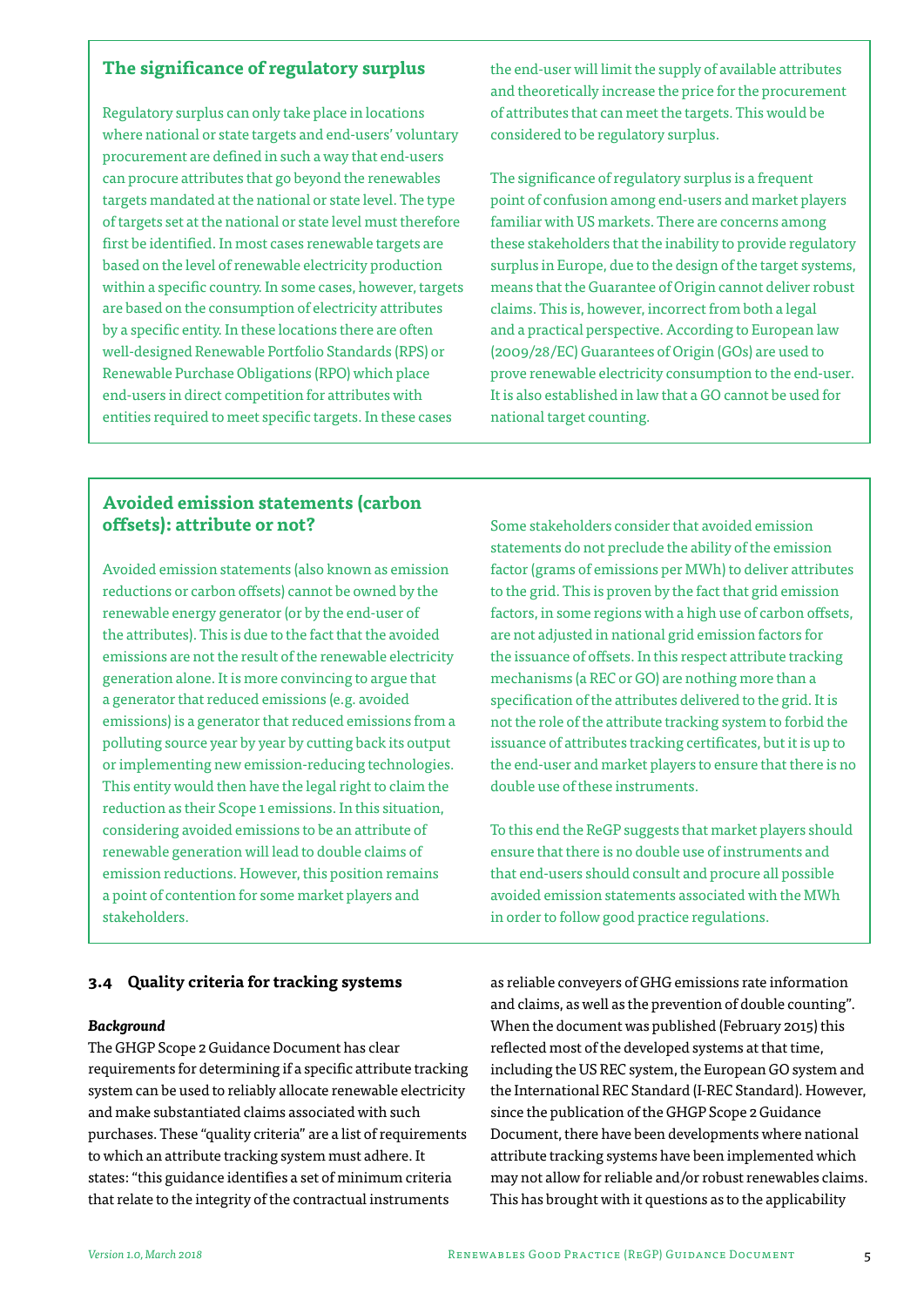of these developing national systems and their ability to deliver reliable and robust claims.

#### *Criteria*

The ReGP has defined systems in which it is possible to make a robust claim. These systems are listed in the annex of this document. Stakeholders, consumers and market players should use the listed independent standards for

## **National REC systems: are they by definition reliable?**

National laws do not necessarily guarantee that a renewables claim is reliable and robust, as can be seen in some cases internationally. These systems, while referred to as a REC locally, do not function as a REC system of the type that those familiar with the US REC system or European GO system would recognize. There are several characteristics of these systems that are in conflict with ReGP guidelines:

- The RECs cannot be redeemed on behalf of a specific client
- There is no direct link with individual production devices, i.e. consumers cannot choose a specific product

attribute deliveries and support the national authorities in developing a local system where no reliable attribute tracking system is in place.

- Certificates cannot be used as a vehicle for thirdparty labelling or verification
- Prices for certificates are controlled by price floors and/or ceilings
- There is a lack of clear information about how to register installations, issue RECs, redeem or transfer RECs
- There is no database or system allowing stakeholders, market players, producers or endusers to participate in the market.

For these and other reasons some national REC systems are not considered acceptable for the delivery of reliable attributes even though they may be supported by national legislation.

## **PPAs and the use of RECs/GOs**

A renewable electricity power purchase agreement (PPA) is a combination of two aspects: (1) a long-term agreement to purchase a certain proportion of the volume (in percentage terms) of the total expected output of a generating asset, and (2) an agreement to claim the attributes from the specific volume of electricity which purchasers off-take. In most developed electricity markets it is the responsibility of the purchaser to ensure that all RECs and/or associated attributes are delivered with the PPA. This, among other reasons, is why markets for PPAs are developing in the Benelux and Nordic countries but not in Germany\*.

A PPA is therefore a claim about a specific electricity source, agreed to contractually by the producer and the consumer. Such contractual deliveries should be verified through a standardized and robust third-party system. Even in locations where attribute tracking systems are voluntary and not state-sponsored this is still the case. RECs and claims about them may still exist in the absence

of a formal attribute tracking system. An RE generator creates attributes associated with each MWh produced, and these may be conveyed from the generator to a buyer through a PPA. In such cases, claims may be made by the buyer, but verification would need to take place through a chain-of-custody audit of the contract(s) rather than through a tracking system. The contract audit is a more cumbersome and less transparent way to verify ownership and the right to claim attributes than a tracking system report.

\*Renewable PPAs are generally seen as too expensive in Germany due to the fact that they would require consumers to 'compete' with the national support schemes. As generators can receive a GO and a national subsidy in most EU countries, they are able to receive a combination of reduced support-levels (generally through support auctions) and consumer driven-support (through the PPA) to develop their project. The consumer can then retain the GOs as proof of their consumption. In Germany, however, support is granted at a fixed rate and the producer is required to release the attributes (and thus the rights to a GO) to the state. This eliminates the incentive for consumers to procure PPAs in Germany.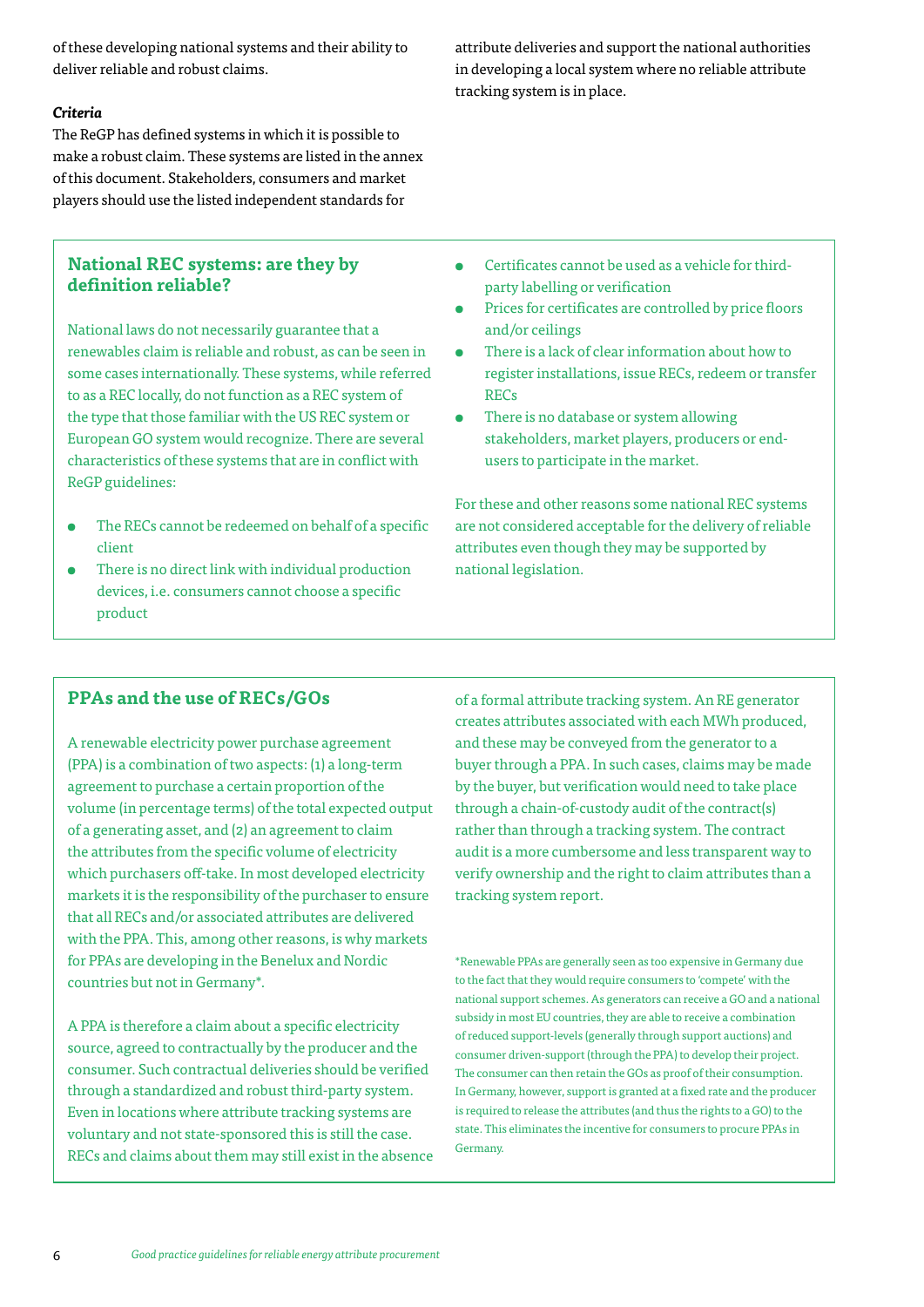## **Good practice versus best practice and the role of additionality**

As already stated, the ReGP is a good-practice document and not a best-practice document. This is a distinction that requires some additional clarification. Good practice should be considered as a minimum standard for ensuring that claims are satisfied. Going beyond this criterion does not in some way make the claims more reliable or more robust. Rather it meets some additional criteria that improve the product in a way a consumer requests.

It is possible that an electricity consumer wants to go above and beyond simply purchasing renewable electricity. Consumers may choose to procure renewable electricity from a specific country or electricity generated with a specific production technology. They may require that the electricity adheres to strict environmental standards held by environmental labels (such as EKOenergy, Naturemade, Green-e, etc.). They may have internal requirements that they can only purchase renewables if the generation capacity is built specifically for them or they are the only buyer. In all of these cases the consumers require more than just renewable electricity; they are demanding renewable electricity that adheres to a specific definition of best practice. Such definitions may be set by various types of stakeholders, from governments to special interest groups.

Consumers are encouraged to come up with their own definition of what their best-practice renewable electricity procurement is. This supports diversity in attribute procurement and, ultimately, diversity in electricity production. In this way consumers can financially support electricity production in the way

they believe is best for their procurement strategy and the future electricity mix. This is why the ReGP does not support a single definition of 'additionality'.

The term additionality has a long history. Additionality refers to the belief that the individual purchaser of renewable electricity is individually responsible for encouraging future renewable generation. There has, however, been considerable difficulty in making a clear, real-world definition of additionality.

In most cases stakeholders agree that additionality can be achieved through a focus on the context, end-user driven action and conscious decision-making. The actual impact of an individual project will be shaped by these and other conditions. For example, consumers who purchase attribute tracking certificates in a market that is short may have a bigger impact on pushing the whole market towards becoming renewable than consumers who build a wind turbine for their own use and consumption. In other markets, however, it may be better for consumers to work with environmental labels or purchase criteria in order to have a greater impact and ensure that their procurement is both sustainable and renewable. In yet other situations it may be best to have a long-term purchase agreement with a new or existing renewable device. This agreement may take a new project from concept to reality or support an older device in continuing to produce renewable electricity when it would otherwise have stopped doing so.

The ReGP encourages practices that go beyond purchasing renewables and acknowledges the fundamental value of leadership in this area; it does not recognize a single definition of additionality.

## **4. Third-party verification and publicly declaring procurement**

The need for third-party verification, while not clearly defined in the GHGP, is a critical aspect of attribute procurement. While it does not affect the reliability or robustness of the procurement method itself, it does strengthen consumer claims that are based on attributes.

Third-party verification is an audit of the procurement, consumption, use or claims of an organization. At its core, this verification is about openness and transparency. Only when consumers are transparent about procurement can we increase public pressure on others to also procure renewable electricity.

Third-party verification is unique and separate from verification by, for example, ecolabels. While some labelling organizations are also able to audit the claims made by end-users, this is not the role of all labels or labelling organizations.

The first step in public disclosure is to release figures and statistics regarding electricity consumption and attribute procurement – verified by a third party – in annual reports and other company publications. This is frequently combined with external surveys such as those made by CDP and RE100. Just as with financial accounting, environmental accounting requires a check by a third party and thus the external 'approval' of claims that are made.